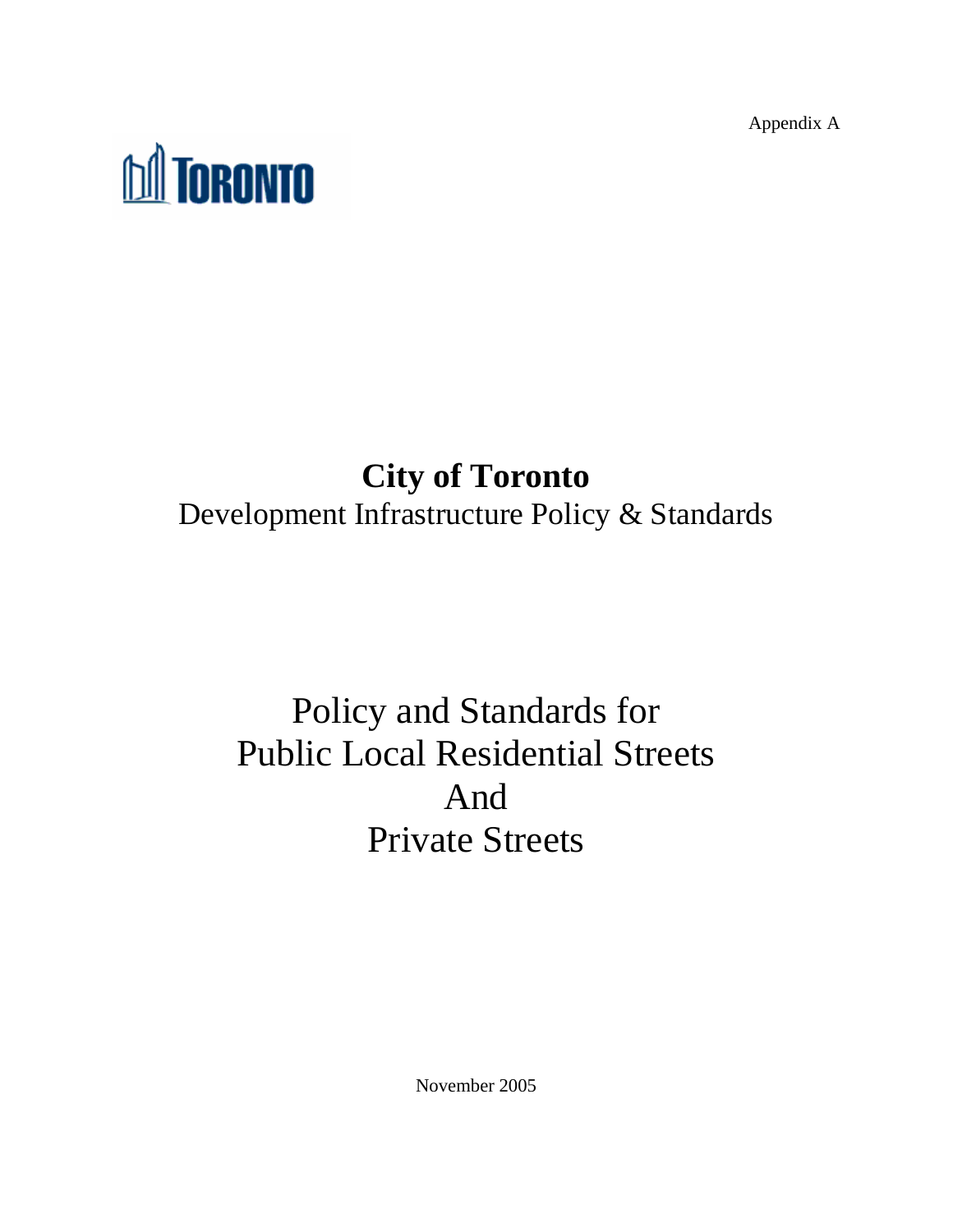## Policy and Standards For Public Local Residential Streets and Private Streets

| Table of Contents | Page |
|-------------------|------|
|-------------------|------|

| 1.0 |     |                                                              |  |
|-----|-----|--------------------------------------------------------------|--|
| 2.0 |     |                                                              |  |
| 3.0 |     |                                                              |  |
|     | 3.1 | Public Street Standards – Local Residential Streets          |  |
|     | 3.2 | Public Street Standards – Rear Lanes                         |  |
|     | 3.3 | Notes to be read in conjunction with Public Street Standards |  |
|     | 3.2 | Criteria for Use                                             |  |
|     | 3.5 | <b>Turning Circles</b>                                       |  |
|     | 3.6 | Municipal Services Provided on Public Streets                |  |
|     | 3.7 | <b>Creation of Public Streets</b>                            |  |
|     | 3.8 | <b>Deviation from Street Standards</b>                       |  |
| 4.0 |     |                                                              |  |
|     | 4.1 | Conditions where a Development with Mews can be Considered   |  |
|     | 4.2 | <b>Standards for Private Streets or Mews</b>                 |  |
|     | 4.3 | Municipal Services Provided on Mews                          |  |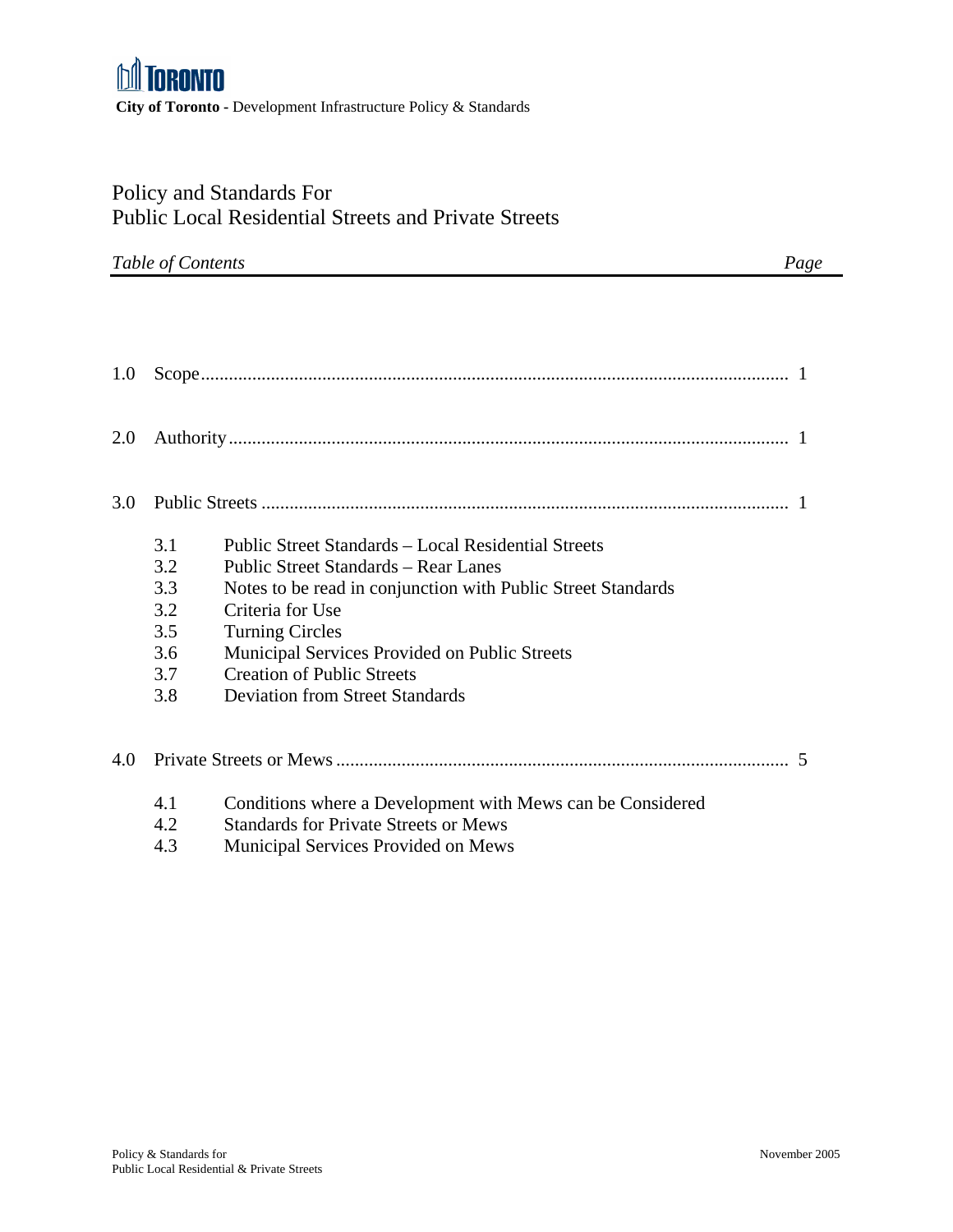*List of Figures*

### Engineering Cross-Sections

| DIPS-1A | Major Local Residential Street – Option A        |
|---------|--------------------------------------------------|
| DIPS-1B | Major Local Residential Street – Option B        |
| DIPS-2A | Intermediate Local Residential Street - Option A |
| DIPS-2B | Intermediate Local Residential Street – Option B |
| DIPS-3A | Minor Local Residential Street – Option A        |
| DIPS-3B | Minor Local Residential Street – Option B        |
| DIPS-4  | Rear Lane                                        |
| DIPS-5  | Turning Circle for Local Residential Streets     |
| DIPS-6  | <b>Hammerhead for Private Streets</b>            |
|         |                                                  |

### Urban Design Illustrations

| $UD-DIPS-1A(P)$   | Major Local Residential Street - Option A - Plan View        |
|-------------------|--------------------------------------------------------------|
| <b>UD-DIPS-1A</b> | Major Local Residential Street – Option A                    |
| $UD-DIPS-1B(P)$   | Major Local Residential Street – Option B – Plan View        |
| <b>UD-DIPS-1B</b> | Major Local Residential Street – Option B                    |
| $UD-DIPS-2A(P)$   | Intermediate Local Residential Street – Option A – Plan View |
| <b>UD-DIPS-2A</b> | Intermediate Local Residential Street - Option A             |
| $UD-DIPS-2B(P)$   | Intermediate Local Residential Street – Option B – Plan View |
| <b>UD-DIPS-2B</b> | Intermediate Local Residential Street – Option B             |
| $UD-DIPS-3A(P)$   | Minor Local Residential Street – Option A – Plan View        |
| UD-DIPS-3A        | Minor Local Residential Street – Option A                    |
| $UD-DIPS-3B(P)$   | Minor Local Residential Street – Option B – Plan View        |
| <b>UD-DIPS-3B</b> | Minor Local Residential Street – Option B                    |
| UD-DIPS-4A        | <b>Rear Lane</b>                                             |

Private Streets

Diagram A – Typical Private Street for In-fill Developments

Diagram B – Private Street for Townhouse Units Fronting a Park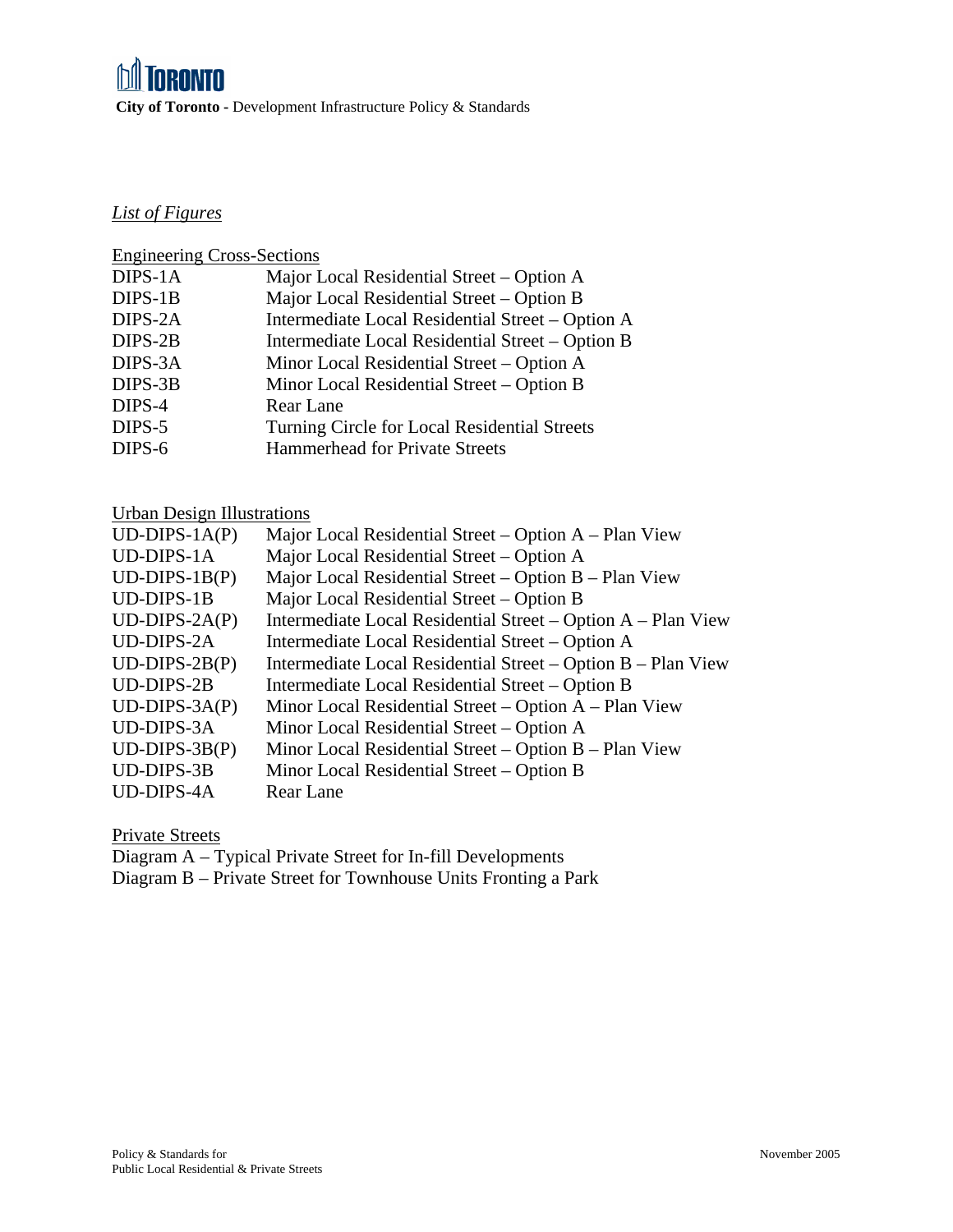## **Policy and Standards For Public Local Residential Streets and Private Streets**

#### **1.0 Scope**

The policy and standards in this document apply to public local streets and private streets (or mews) that are created to serve grade-related residential developments. Grade-related residential developments are singles, semis and townhouse units with their own footprints and they are not located above a shared structure such as an underground parking garage and do not share servicing or centralized waste collection area. This policy document also applies to grade-related residential units that form part of a bigger development proposal with other types of development (e.g. high density residential development, mixed residential-commercial development.) For the purpose of this policy, ground floor units of apartment buildings are not considered grade-related residential units.

#### **2.0 Authority**

*To be inserted after Council approval.* 

#### **3.0 Public Streets**

#### 3.1 Public Street Standards – Local Residential Streets

Local residential streets are categorized into 3 types: major, intermediate and minor. A well designed neighbourhood will generally consist of a range of street types. Each street type is chosen to meet the diverse role of that street, in relationship with the larger pattern of the public realm and fitting with the adjacent development. It is not intended that larger subdivisions containing a number of new streets will only have one type of street.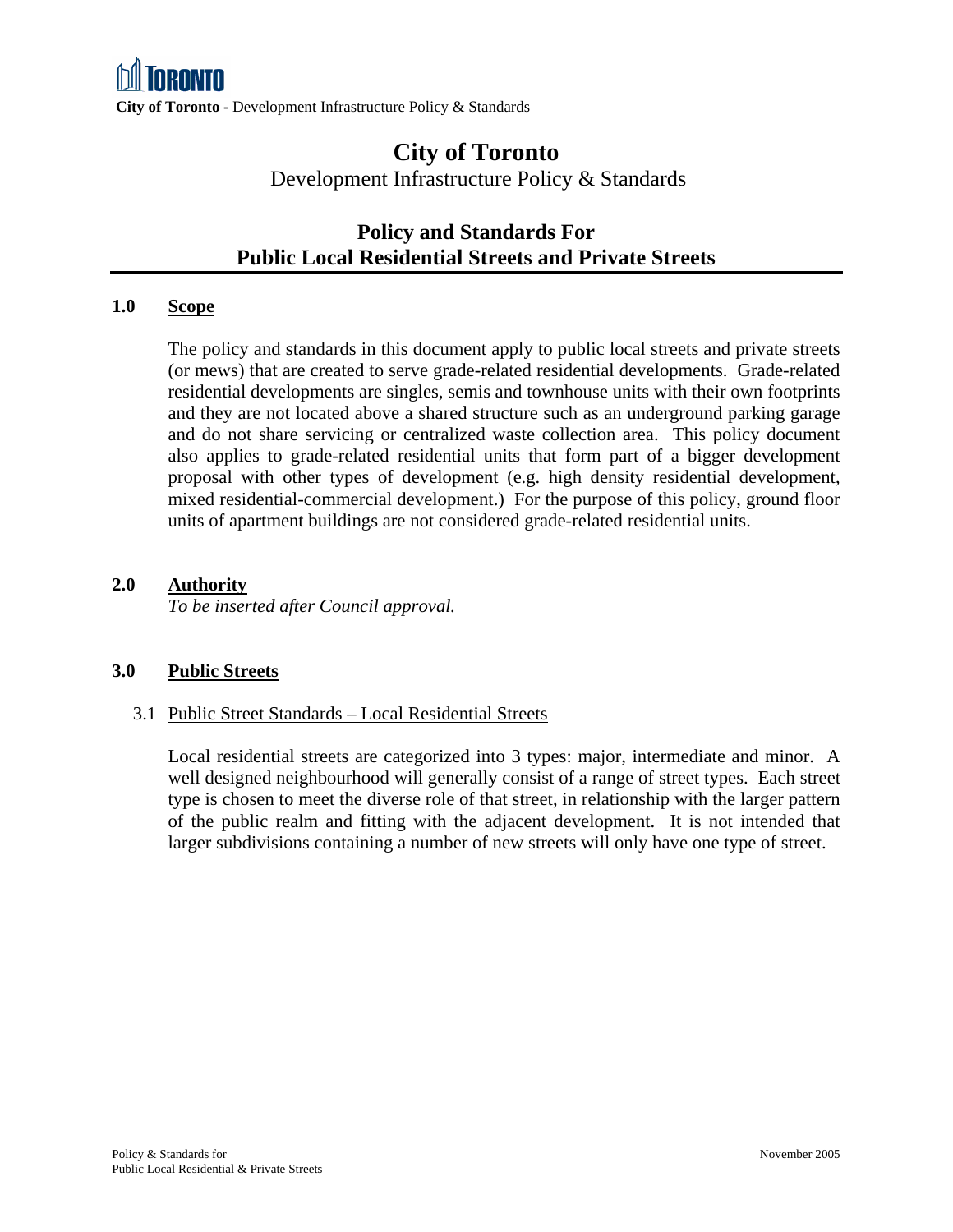The following public street standards apply to local residential streets:

| <b>Street Type</b>                   | <b>ROW</b>        | Pavement         | Sidewalk                      |
|--------------------------------------|-------------------|------------------|-------------------------------|
|                                      | Width             | Width            |                               |
| Major Local Street – Option A        | 20.0 <sub>m</sub> | 8.5 <sub>m</sub> | Both Sides – Adjacent to curb |
| Major Local Street – Option B        | 20.0 <sub>m</sub> | 8.5 <sub>m</sub> | Both Sides – Away from curb   |
| Intermediate Local Street – Option A | 18.5m             | 8.5 <sub>m</sub> | Both Sides – Adjacent to curb |
| Intermediate Local Street – Option B | 18.5m             | 8.5 <sub>m</sub> | Both Sides – Away from curb   |
| Minor Local Street – Option A        | 16.5m             | 8.0 <sub>m</sub> | Both Sides – Adjacent to curb |
| Minor Local Street – Option B        | 16.5m             | 8.0 <sub>m</sub> | One Side – Adjacent to curb   |
| Rear Lane                            | 6.0 <sub>m</sub>  | 6.0 <sub>m</sub> | No sidewalk                   |

|  |  |  | Table 1 – Standards for New Public Local Residential Streets/Rear Lanes |
|--|--|--|-------------------------------------------------------------------------|
|--|--|--|-------------------------------------------------------------------------|

Drawing Nos. DIPS-1 through -3 show the cross-sections and locations of utilities and services and are attached at the end of this document.

A single loaded street is one that has development only on one side. The other side could be facing a park, rail corridor or other non-development space. For any local street (Major, Intermediate or Minor) with no utilities or sidewalk on one side, the boulevard width on that side can be reduced to a minimum of 1.0m and where trees are planted, a minimum width of 3.0m is required.

#### 3.2 Public Street Standards – Rear Lanes

Rear Lanes are the smallest public ROW for residential grade-related developments that have frontages on another public street, see Drawing No. DIPS-4. The function of Rear Lanes is to provide vehicular access to parking garages/areas located at the rear of a house. Since the pavement takes up the whole ROW and Rear Lanes do not have sidewalks and boulevards, it is necessary to have a minimum setback of 0.5m to any structure. Space for street light poles will be located in easements. There will be no municipal infrastructure in rear lanes other than streetlighting and drainage. There may be some exceptional situations where solid waste and recyclables collection will be carried out from the rear lanes.

#### 3.3 Notes to be read in conjunction with Public Street Standards

The following notes apply to the engineering cross-sections:

- 1. Drawings are to be read in conjunction with City of Toronto Construction Standards and Specifications.
- 2. If utilities cannot be installed in accordance with the standards, they are to be installed as close as possible to the prescribed location subject to the City of Toronto's approval.
- 3. Utility plant should not change to the opposite side of the ROW in mid block.
- 4. Underground lighting conduits should be located with hydro conduit.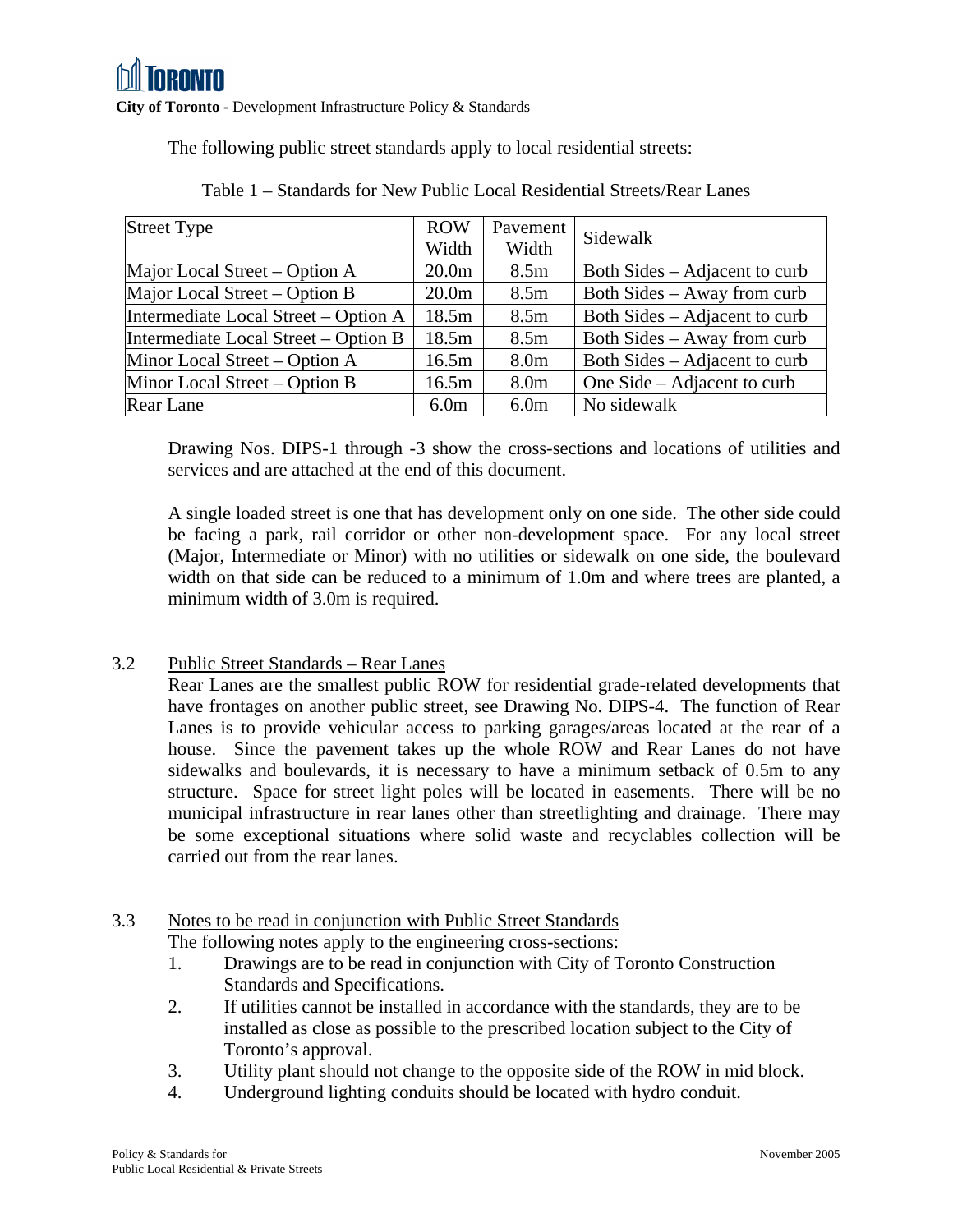

- 5. Depths of cover shown are minimum.
- 6. Shut-off valves for water service connections shall be located at street line or within 300mm of the street line inside the ROW.
- 7. Standard location for water main is on the north side and east side of the street.
- 8. Trees to be located at a minimum of 1.5m from the curb.
- 9. On-street parking is generally permitted on one side only.
- 10. Any setbacks shown are minimum and subject to the applicable zoning requirements.

#### 3.4 Criteria for Use

Staff will apply two main considerations when determining which type of local residential street is required in a new residential development proposal:

- a) Function: traffic and pedestrian demands, continuity of road hierarchy, other design criteria such as space required for infrastructure or special functions not normally found in or associated with that design, and
- b) Context: the street design has to integrate with the existing context of the neighbourhood such as in the case of extension of an existing street. In particular, the location of sidewalks will depend on the context and the pattern of the neighbourhood streetscape rather than on a technical design consideration.
	- **1) Major Local Residential Streets (20.0m ROW)** include some or all of the following functions and characteristics;
		- a) Serve adjacent or lead to higher density developments which generate high pedestrian and vehicular traffic as well as requiring more municipal and utility services,
		- b) Provide a higher proportion of "through" traffic,
		- c) Connect arterial or collector roads to Intermediate or Minor local residential streets,
		- d) Need to accommodate existing or future transit service,
		- e) Meet other design needs: e.g. major trunk utility/municipal service corridors, major overland flow routes for conveyance of storm water,
		- f) Extend existing streets with similar characteristics.
	- **2) Intermediate Local Residential Streets (18.5m ROW)** have functions and characteristics somewhere between the Major and Minor Local Street types. It serves as a link between the Major and Minor Local streets. It should be recognized that not all subdivisions will necessarily have both Major and Intermediate Local streets. In some cases, an Intermediate Local Street can be used to connect to arterial or collector roads.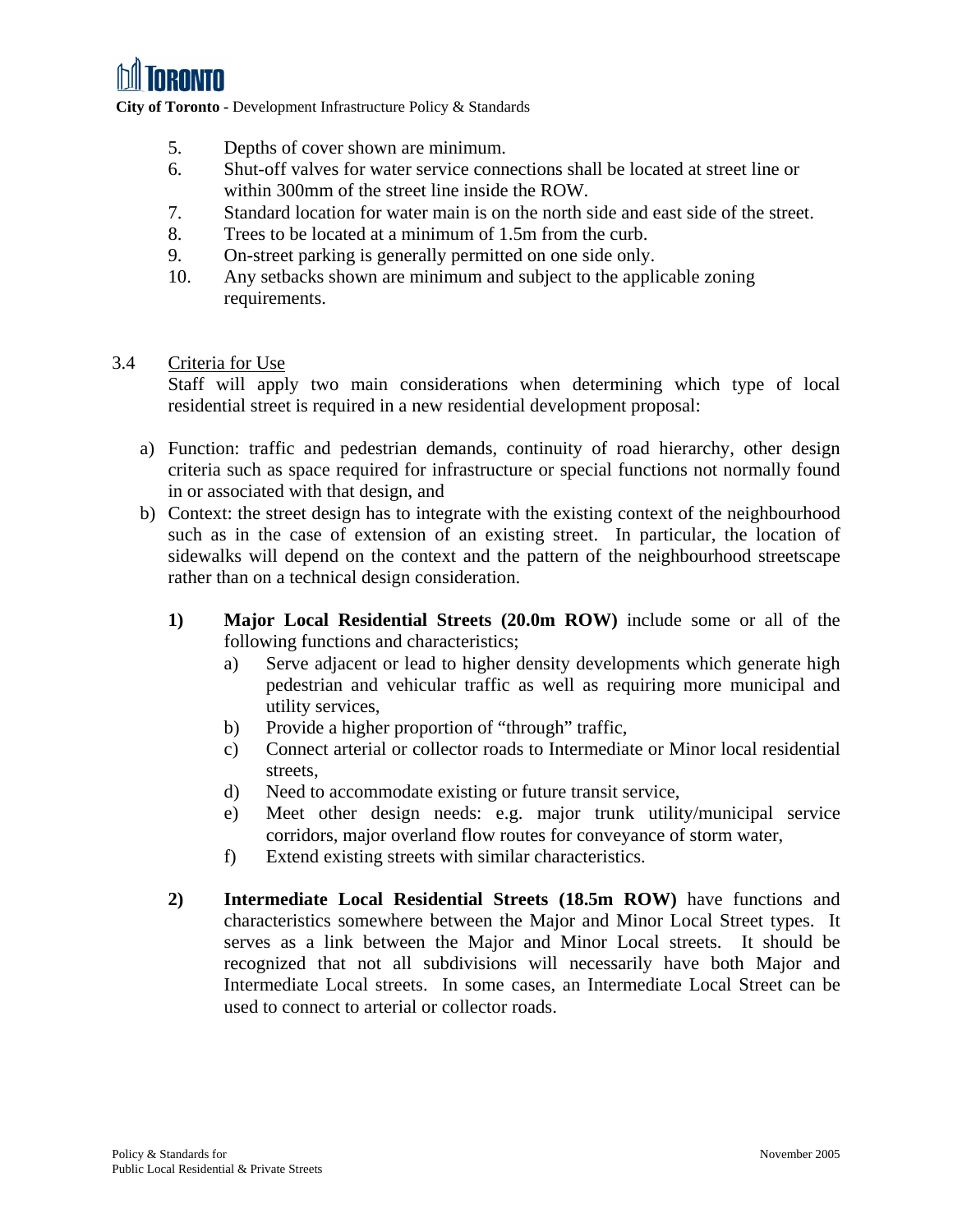

- **3) Minor Local Residential Streets (16.5m ROW)** include some or all of the following functions and characteristics:
	- a) Serve grade-related, low density developments, i.e. singles, semis and townhouses,
	- b) Provide access to adjacent property is the main function and accommodate local traffic only,
	- c) Connect to other local streets (Major or Intermediate)
	- d) Carry low pedestrian and vehicular volumes
	- e) Extend existing streets with similar characteristics.
- 3.5 Turning Circles

Standard turning circles for dead-end public local residential streets will have a minimum radius of 12.5m to the curb and the boulevard will be a minimum of 2.75m wide, see Drawing No. DIPS-5. No sidewalks will be provided within a turning circle. The standard turning circle will match the different street standards by applying the appropriate transition curves.

3.6 Municipal Services provided on Public Streets

All municipal services are provided on public streets. For Major Local Street – Option A, Intermediate Local Street – Option A, Minor Local Street both options, there will be no sidewalk winter maintenance and no windrow clearing at driveway locations. This condition will be conveyed to owners and occupants of these residential units through the appropriate subdivision agreement conditions to be registered on title.

- 3.7 Creation of Public Streets Public Streets will be generally created through a Plan of Subdivision.
- 3.8 Deviation from Street Standards Any deviation from the Street Standards will require the approval of the Executive Director, Technical Services.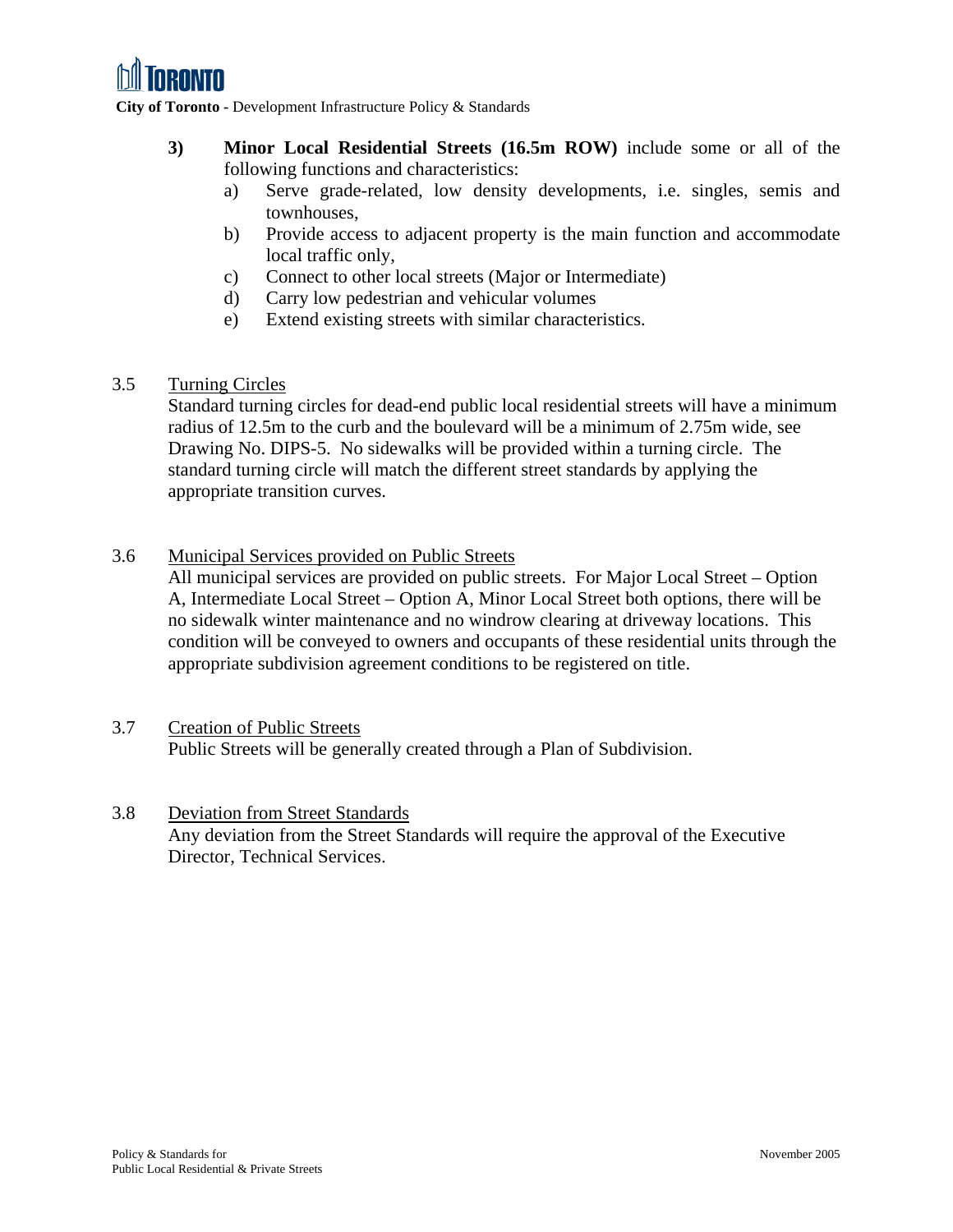#### **4.0 Private Streets or Mews**

- 4.1 Conditions where a Development with Mews can be Considered:
	- a) Mews for small sites

The City has many lots that are deep enough to allow for more than a single building with a direct fronting relationship to the street. They may be too small to fit the design standards for public streets to access the full depth of the lot for grade-related residential development. On sites that meet planning criteria for development beyond a single row of houses along a street, the design standards for public streets may limit desirable grade-related intensification. This may result in lost opportunities for intensification or may encourage applications for higher density forms of development that may not fit as well with its neighbours. Other considerations when determining if mews are appropriate for a development include the presence of environmental features and heritage buildings.

Mews should be located perpendicular to the public street in such a manner that residential units are not lined up front to back.

Diagram A provides a plan illustration of the layout and dimensions of a typical double loaded mews with a hammerhead turnaround facility for City solid waste collection vehicles.

b) Mews for Townhouses that front onto a park

The "Infill Townhouse Guidelines" recommend that townhouses be sited and organized to "define the edges of and face onto public parks and accessible open space in order to enclose and provide overlook for these spaces". On large sites that include new parks and open spaces or development next to existing parks and open spaces the ideal relationship of new grade-related homes is to provide a new public street between the open spaces and the development sites. On smaller infill sites, the design standards for a new public street along the park and open space edge may make intensification with the proper fronting relationship not possible. Mews in the rear will provide vehicular access, utilities, fire access and City waste collection. Pedestrian access would be from a 1.7m wide walkway along the front of the units. The townhouses would be organized to front the park, with a rear and garages to the mews in response to the unique but recurring urban condition.

Diagram B provides an illustration of a through block mews that allows for a fronting relationship to an adjacent park or accessible open space.

Staff will endeavour to ensure future occupants of residential units on mews be informed that municipal services are typically not provided. Any private streets and infrastructure should generally be owned by a single entity such as a condominium corporation.